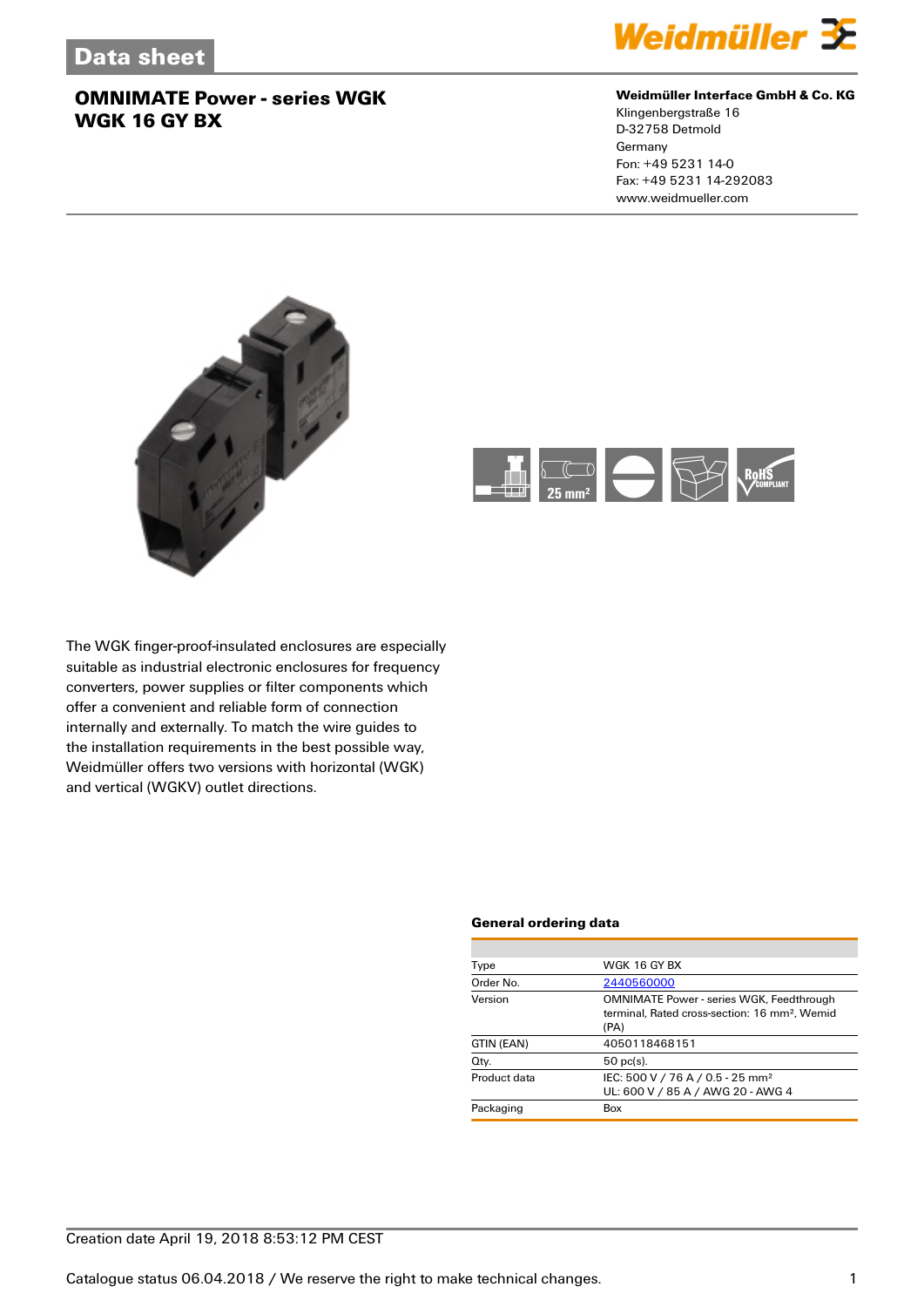# **Technical data**

**Dimensions and weights**



#### **Weidmüller Interface GmbH & Co. KG**

Klingenbergstraße 16 D-32758 Detmold Germany Fon: +49 5231 14-0 Fax: +49 5231 14-292083

| Net weight                                 | 32.84g                                |                                                              |                   |
|--------------------------------------------|---------------------------------------|--------------------------------------------------------------|-------------------|
| <b>System parameters</b>                   |                                       |                                                              |                   |
|                                            |                                       |                                                              |                   |
| Product family                             | <b>OMNIMATE Power - series</b><br>WGK | Wire connection method                                       | Screw connection  |
| Conductor outlet direction                 | $180^\circ$                           | Fitted by customer                                           | <b>No</b>         |
| Screwdriver blade                          | $1.0\times5.5$                        | Tightening torque, min.                                      | 2 Nm              |
| Tightening torque, max.                    | $2.3$ Nm                              | Clamping screw                                               | M <sub>5</sub>    |
| Stripping length                           | $16 \text{ mm}$                       | Touch-safe protection acc. to DIN VDE<br>0470                | <b>IP 20</b>      |
| <b>Material data</b>                       |                                       |                                                              |                   |
|                                            |                                       |                                                              |                   |
| Insulating material                        | Wemid (PA)                            | Colour                                                       | Grey              |
| Colour chart (similar)                     | <b>RAL 7035</b>                       | UL 94 flammability rating                                    | $V-0$             |
| Contact material                           | E-Cu                                  | Contact surface                                              | tinned            |
| Storage temperature, min.                  | $-25 °C$                              | Storage temperature, max.                                    | 55 °C             |
| Max. relative humidity during storage      | 80%                                   | Operating temperature, min.                                  | -50 $^{\circ}$ C  |
| Operating temperature, max.                | 120 °C                                | Temperature range, installation, min.                        | -25 °C            |
| Temperature range, installation, max.      | 120 °C                                |                                                              |                   |
| <b>Conductors suitable for connection</b>  |                                       |                                                              |                   |
|                                            |                                       |                                                              |                   |
| Clamping range, min.                       | $0.5$ mm <sup>2</sup>                 | Clamping range, max.                                         | $25 \text{ mm}^2$ |
| Wire connection cross section AWG.<br>min. | <b>AWG 20</b>                         | Wire connection cross section AWG,<br>max.                   | AWG 4             |
| Solid, min. H05(07) V-U                    | $0.5$ mm <sup>2</sup>                 | Solid, max. H05(07) V-U                                      | $16 \text{ mm}^2$ |
| Stranded, min. H07V-R                      | $10 \text{ mm}^2$                     | Stranded, max. H07V-R                                        | $25 \text{ mm}^2$ |
| Flexible, min. H05(07) V-K                 | $0.5$ mm <sup>2</sup>                 | Flexible, max. H05(07) V-K                                   | $16 \text{ mm}^2$ |
| w. wire end ferrule, DIN 46228 pt 1, min   |                                       | w. wire end ferrule, DIN 46228 pt 1,                         |                   |
|                                            | $0.5$ mm <sup>2</sup>                 | max.                                                         | $16 \text{ mm}^2$ |
| Rated data acc. to IEC                     |                                       |                                                              |                   |
|                                            |                                       |                                                              |                   |
| tested acc. to standard                    | IEC 60664-1, IEC 61984                | Rated current, min. no. of poles<br>$(Tu=20^{\circ}C)$       | 76 A              |
| Rated current, max. no. of poles           |                                       | Rated voltage for surge voltage class /                      |                   |
| (Tu=20°C)                                  | 76 A                                  | pollution degree III/3                                       | 500 V             |
| Rated impulse voltage for surge voltage    |                                       |                                                              |                   |
| class/ contamination degree III/3          | 6 kV                                  |                                                              |                   |
| Rated data acc. to CSA                     |                                       |                                                              |                   |
|                                            |                                       |                                                              |                   |
| Rated voltage (Use group B)                | 600 V                                 | Rated voltage (Use group C)                                  | 600 V             |
| Rated current (use group B)                | 85 A<br><b>AWG 20</b>                 | Rated current (use group C)<br>Wire cross-section, AWG, max. | 85 A<br>AWG 4     |
| Wire cross-section, AWG, min.              |                                       |                                                              |                   |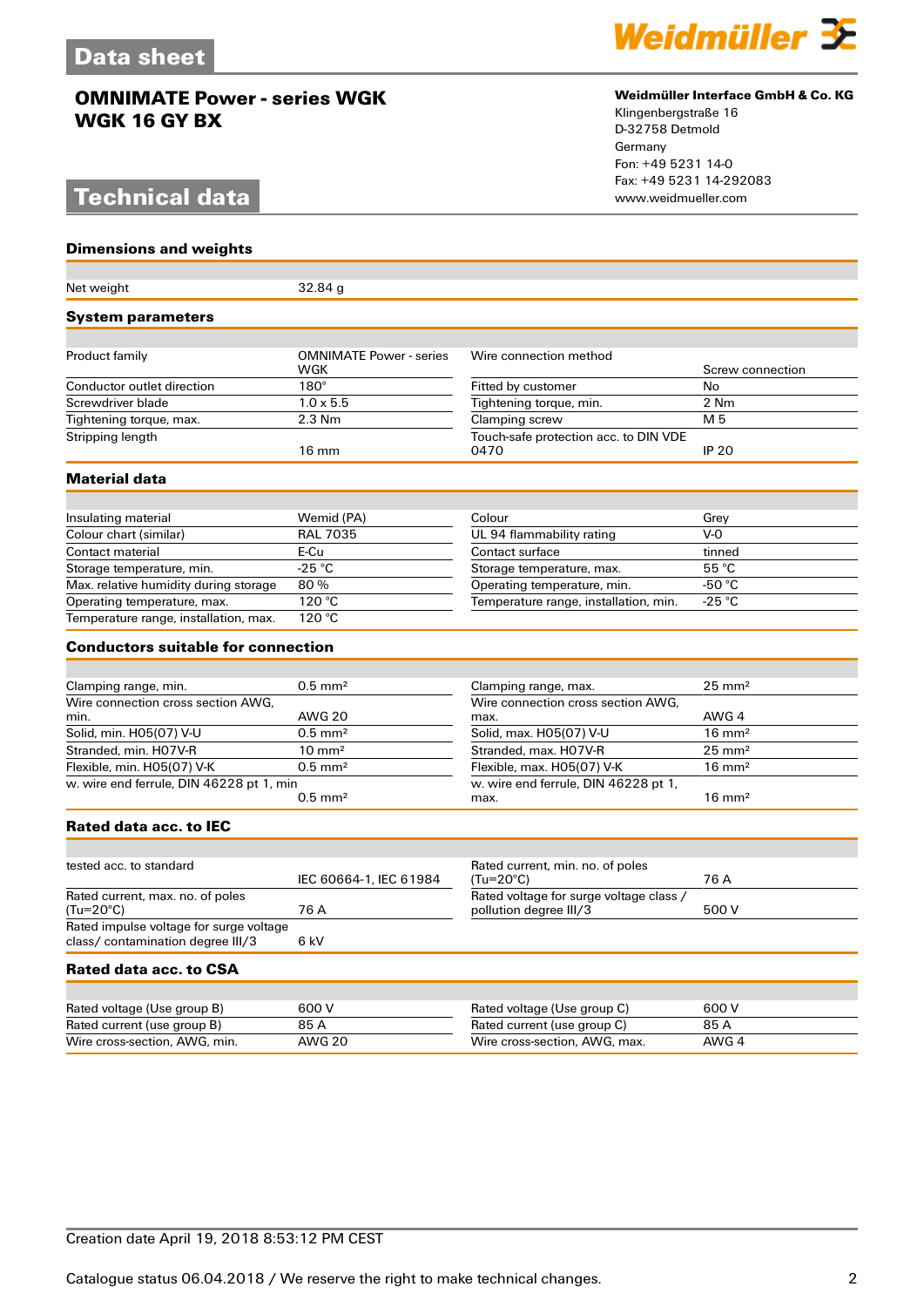# **Technical data**

**Rated data acc. to UL 1059**



#### **Weidmüller Interface GmbH & Co. KG**

Klingenbergstraße 16 D-32758 Detmold Germany Fon: +49 5231 14-0 Fax: +49 5231 14-292083

| Institute (cURus)                              |                                                                                                                                                                                                                                                                                                                                                                                                                                                                                                                           | Certificate No. (cURus)                                                                                       |             |  |
|------------------------------------------------|---------------------------------------------------------------------------------------------------------------------------------------------------------------------------------------------------------------------------------------------------------------------------------------------------------------------------------------------------------------------------------------------------------------------------------------------------------------------------------------------------------------------------|---------------------------------------------------------------------------------------------------------------|-------------|--|
|                                                |                                                                                                                                                                                                                                                                                                                                                                                                                                                                                                                           |                                                                                                               |             |  |
|                                                |                                                                                                                                                                                                                                                                                                                                                                                                                                                                                                                           |                                                                                                               | E60693      |  |
| Rated voltage (use group B)                    | 600 V                                                                                                                                                                                                                                                                                                                                                                                                                                                                                                                     | Rated voltage (use group C)                                                                                   | 600 V       |  |
| Rated current (use group B)                    | 85 A                                                                                                                                                                                                                                                                                                                                                                                                                                                                                                                      | Rated current (use group C)                                                                                   | 85 A        |  |
| Wire cross-section, AWG, min.                  | <b>AWG 20</b>                                                                                                                                                                                                                                                                                                                                                                                                                                                                                                             | Wire cross-section, AWG, max.                                                                                 | AWG 4       |  |
| Reference to approval values                   | Specifications are<br>maximum values, details -<br>see approval certificate.                                                                                                                                                                                                                                                                                                                                                                                                                                              |                                                                                                               |             |  |
| <b>Classifications</b>                         |                                                                                                                                                                                                                                                                                                                                                                                                                                                                                                                           |                                                                                                               |             |  |
|                                                |                                                                                                                                                                                                                                                                                                                                                                                                                                                                                                                           |                                                                                                               |             |  |
| ETIM 6.0                                       | EC001283                                                                                                                                                                                                                                                                                                                                                                                                                                                                                                                  | eClass 6.2                                                                                                    | 27-14-11-34 |  |
| eClass 9.1                                     | 27-14-11-34                                                                                                                                                                                                                                                                                                                                                                                                                                                                                                               |                                                                                                               |             |  |
| <b>Notes</b>                                   |                                                                                                                                                                                                                                                                                                                                                                                                                                                                                                                           |                                                                                                               |             |  |
|                                                |                                                                                                                                                                                                                                                                                                                                                                                                                                                                                                                           |                                                                                                               |             |  |
| <b>Notes</b>                                   | • Clearance and creepage distances to other components must be devised in accordance with the relevant<br>application standard. This can be achieved in the device by full encapsulation or by the use of additional<br>spacer plates.<br>• Rated data refer only to the component itself. Clearance and creepage distances to other components are to<br>be designed in accordance with the relevant application standards.<br>• Colours: SW = black; GN/YL = green/yellow; GY = grey<br>• Additional colours on request |                                                                                                               |             |  |
|                                                |                                                                                                                                                                                                                                                                                                                                                                                                                                                                                                                           |                                                                                                               |             |  |
|                                                |                                                                                                                                                                                                                                                                                                                                                                                                                                                                                                                           |                                                                                                               |             |  |
|                                                |                                                                                                                                                                                                                                                                                                                                                                                                                                                                                                                           |                                                                                                               |             |  |
|                                                | 4 mm = 690 V; metal walls: 4 - 6 mm = 500 V                                                                                                                                                                                                                                                                                                                                                                                                                                                                               | • WGK: Rated voltage plastic walls: $1 - 6$ mm = 800 V; metal walls: $1 - 2.5$ mm = 800 V; metal walls: 2.5 - |             |  |
| <b>Approvals</b>                               |                                                                                                                                                                                                                                                                                                                                                                                                                                                                                                                           |                                                                                                               |             |  |
|                                                |                                                                                                                                                                                                                                                                                                                                                                                                                                                                                                                           |                                                                                                               |             |  |
| Approvals                                      |                                                                                                                                                                                                                                                                                                                                                                                                                                                                                                                           |                                                                                                               |             |  |
| <b>ROHS</b>                                    | Conform                                                                                                                                                                                                                                                                                                                                                                                                                                                                                                                   |                                                                                                               |             |  |
| <b>Downloads</b>                               |                                                                                                                                                                                                                                                                                                                                                                                                                                                                                                                           |                                                                                                               |             |  |
|                                                |                                                                                                                                                                                                                                                                                                                                                                                                                                                                                                                           |                                                                                                               |             |  |
| Approval/Certificate/Document of<br>Conformity | <b>Declaration of the Manufacturer</b>                                                                                                                                                                                                                                                                                                                                                                                                                                                                                    |                                                                                                               |             |  |
| Brochure/Catalogue                             | <b>FL DRIVES EN</b><br><b>MB DEVICE MANUF. EN</b><br><b>FL DRIVES DE</b><br><b>FL BASE STATION EN</b><br><b>FL ELEVATOR EN</b><br><b>FL POWER SUPPLY EN</b><br><b>FL 72H SAMPLE SER EN</b><br>PO OMNIMATE EN                                                                                                                                                                                                                                                                                                              |                                                                                                               |             |  |
| <b>Engineering Data</b>                        | <b>STEP</b>                                                                                                                                                                                                                                                                                                                                                                                                                                                                                                               |                                                                                                               |             |  |
|                                                |                                                                                                                                                                                                                                                                                                                                                                                                                                                                                                                           |                                                                                                               |             |  |

## Creation date April 19, 2018 8:53:12 PM CEST

Catalogue status 06.04.2018 / We reserve the right to make technical changes. 33